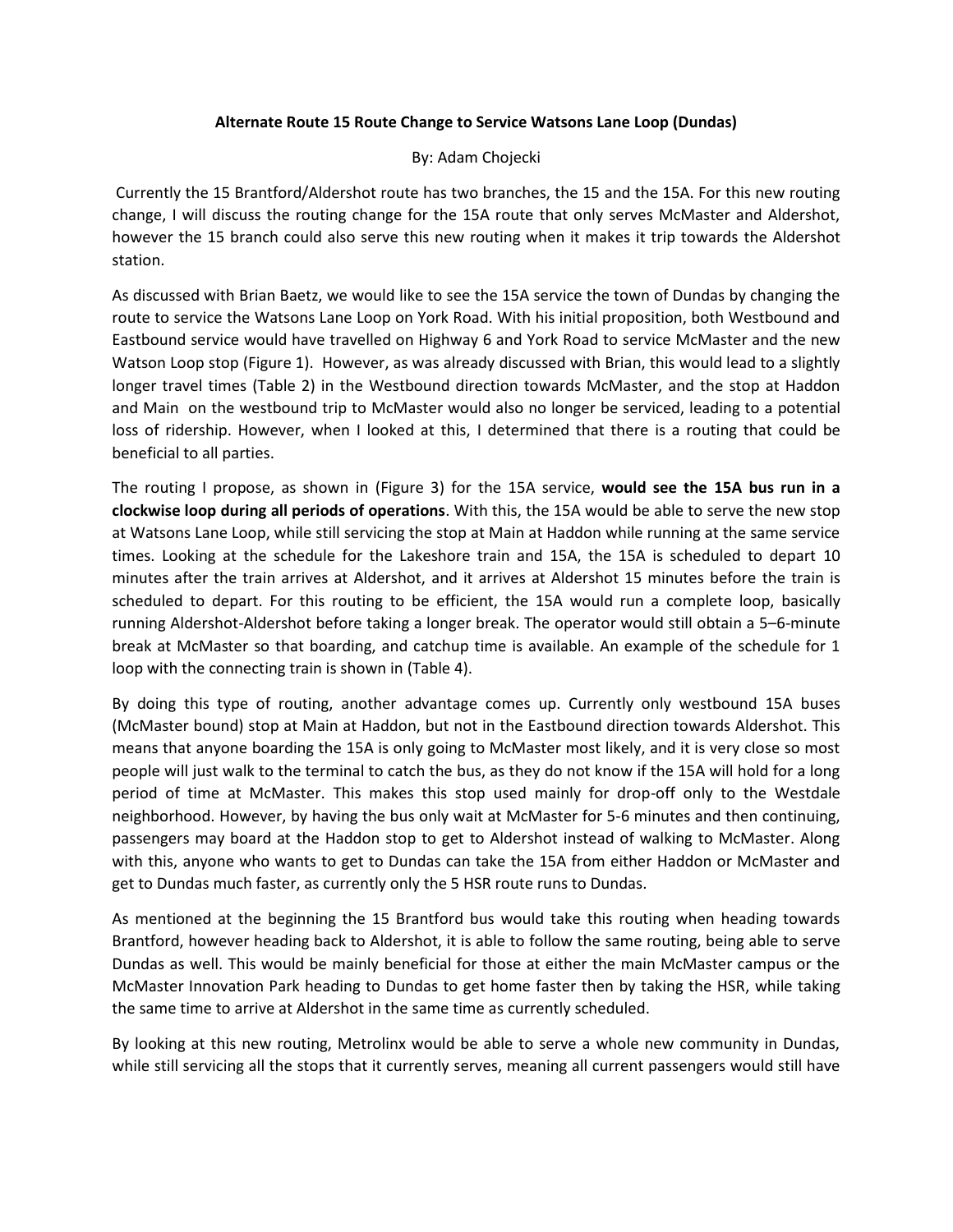service, while obtaining more passengers, while keeping to the same travel time between the two major destination points of McMaster University and Aldershot GO Station.



**Figure 1: Initial Proposal for routing change of route 15 and 15A between Aldershot and McMaster with new stop in Dundas at Watsons Lane Loop**

| <b>Direction</b>          | <b>Current (GO Timetable)</b> | <b>Suggested (Google Maps)</b> |
|---------------------------|-------------------------------|--------------------------------|
| <b>Eastbound Peak</b>     | 15 minutes                    | 15 minutes                     |
| <b>Eastbound Non-Peak</b> | 13 minutes                    | 13 minutes                     |
| <b>Westbound Peak</b>     | 17 minutes                    | 19 minutes                     |
| <b>Westbound Non-Peak</b> | 15 minutes                    | 17 minutes                     |

Table 2: Travel time for current 15/15A routing and initial proposal for 15/15A routing